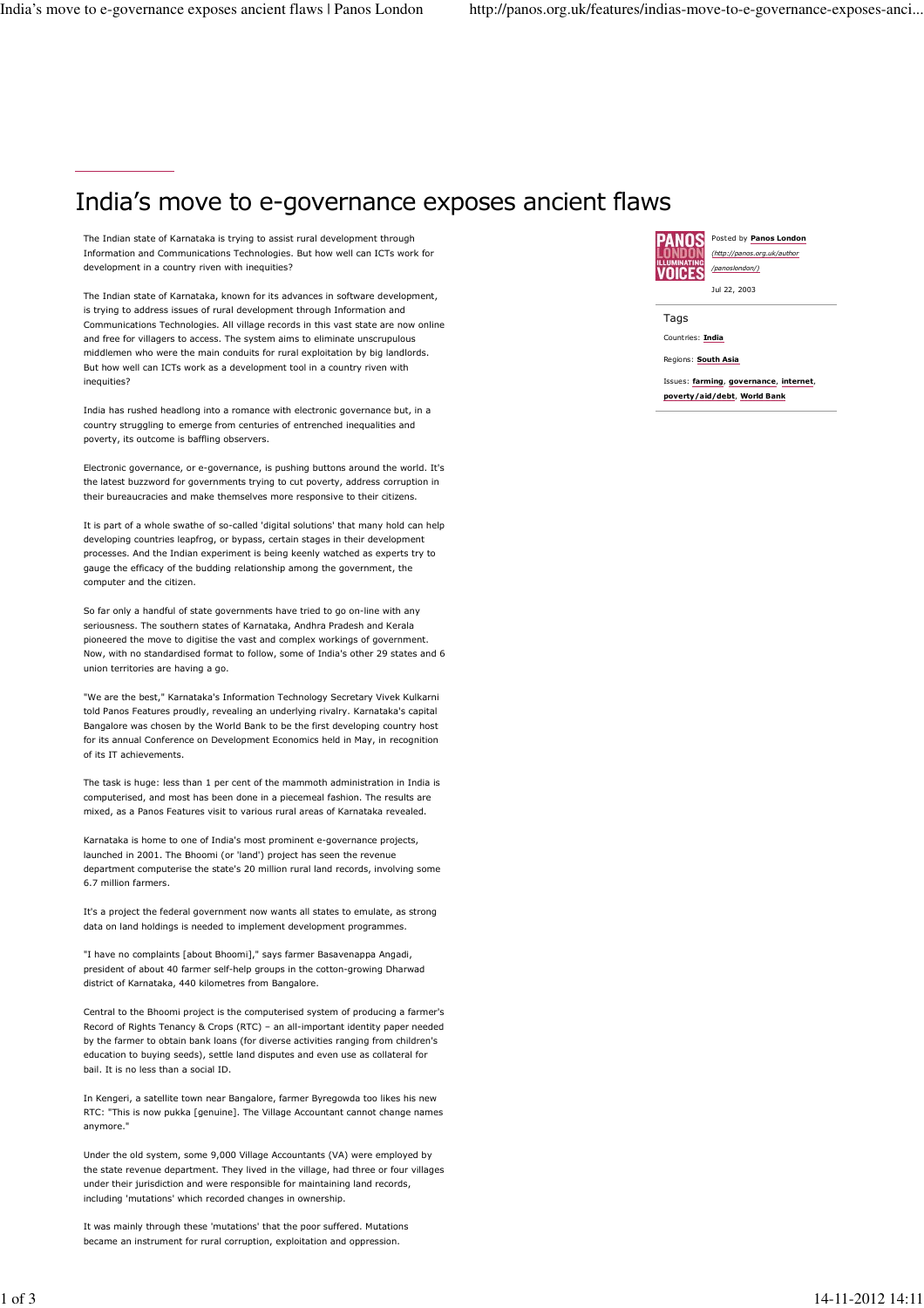Landowners simply bribed the VA to change the titles of poor farmer's lands into their own name. Small farmers, mostly illiterate, could do little to change this state of affairs, either because they did not know of it or because they could not afford the VA's bribes.

Now mutations can only be approved by the head of a taluk (a sub-district-level administrative unit) in the revenue department, and the farmer has to be present for their record to be changed – only the taluk head or computer clerk's thumbprint can open the file.

The system is simple – at least in theory. The main town in each taluk has an 'e-kiosk' with two computers, a printer and a modem. The software, designed by the National Informatics Centre, stores all kinds of information for each villager, including the name of the landowner, history of previous ownership, and minute details of the land, including what other lands it borders, and how many trees and what type of soil it has.

In order to access either an RTC or a mutation record, a farmer only has to turn up at the kiosk and hand in an application to the clerk, who keys in the request and gives the print-out to the farmer after checking their identity.

The problems that arise have to do with the vast inequities that cut across the social, economic and cultural spectrum of India – although e-governance has gone some way to addressing corruption.

Mallaiah Prabhakar, director of Karnataka's treasury department, admits that IT cannot address fraud in primary data that is put online. The concern is echoed by GN Nagaraj, a prominent left-wing politician in Karnataka, who says the state government has not bothered to tackle fraudulent land records that went online in the Bhoomi project.

"In one district in north Karnataka where feudalism still prevails, 32 farmers' lands had been recorded in the VA's name prior to computerisation," Nagaraj says. "The man immediately sold the lot before Bhoomi began. I know of hundreds of such cases."

All e-governance projects needed to do, he says, was to tally old records from the 1950s with current records and identify excess lands which could have been distributed to those cheated and landless. "The administration has just hurried this through and India has lost an opportunity to replicate Bhoomi as an instrument of equity."

This criticism cannot be overlooked in a country where 34.7 per cent of people live on less than US\$1 a day – the largest concentration of poor people in the world. It also goes into the heart of the view, held by many, that e-solutions cannot be effective in isolation from other social, economic and political solutions.

Ironically, while Bhoomi aims to help the poor, in regions like Bijapur in Karnataka, which has the highest demand for RTCs, it is the poor who appear to be struggling most with the new system.

"We spend Rs. 10 (\$0.2) as bus fare to reach the town from our villages and pay Rs. 15 (\$0.3) for an RTC. Sometimes it takes two days because the queue is so long. The VA was better," complains Mehboob Modi Patel.

Another farmer, Amsidda Irrappa Karnal, says, "I am illiterate. Who will help me fill up the application form [for the RTC] here?"

The project also fails to address gender inequality. Land ownership has long been a male bastion in India – in Karnataka women own just 12 per cent of the land – and this is reflected in Bhoomi. Women in Dharwad district do not know of the new system.

Those from Kalakawatagi village in northern Karnataka say they have not seen their computerised RTC, issued free by the revenue department in 2001 for personal verification.

In Kolar Dsitrict, about 100 km from Bangalore, 42-year-old Pappamma, a feisty leader of some 200 women's groups, says she has visited the local e-kiosk several times to help women obtain RTCs. "But taluk officials themselves know little of the system and are in no position to even begin helping the women. They need training," she comments dryly.

These issues have opened up the debate on how best to use information and communication technologies to further development.

Dr Richard Heeks, an e-governance expert based in Britain's Manchester University, says, "At present, IT is reinforcing more than attacking inequality: men are benefiting more than women; the rich are benefiting more than the poor. The challenge is to create the conditions for 'reversing the polarities'; but that is a task for social movements more than computers."

Bhoomi's pragmatic designer, Revenue director and Karnataka's first e-secretary